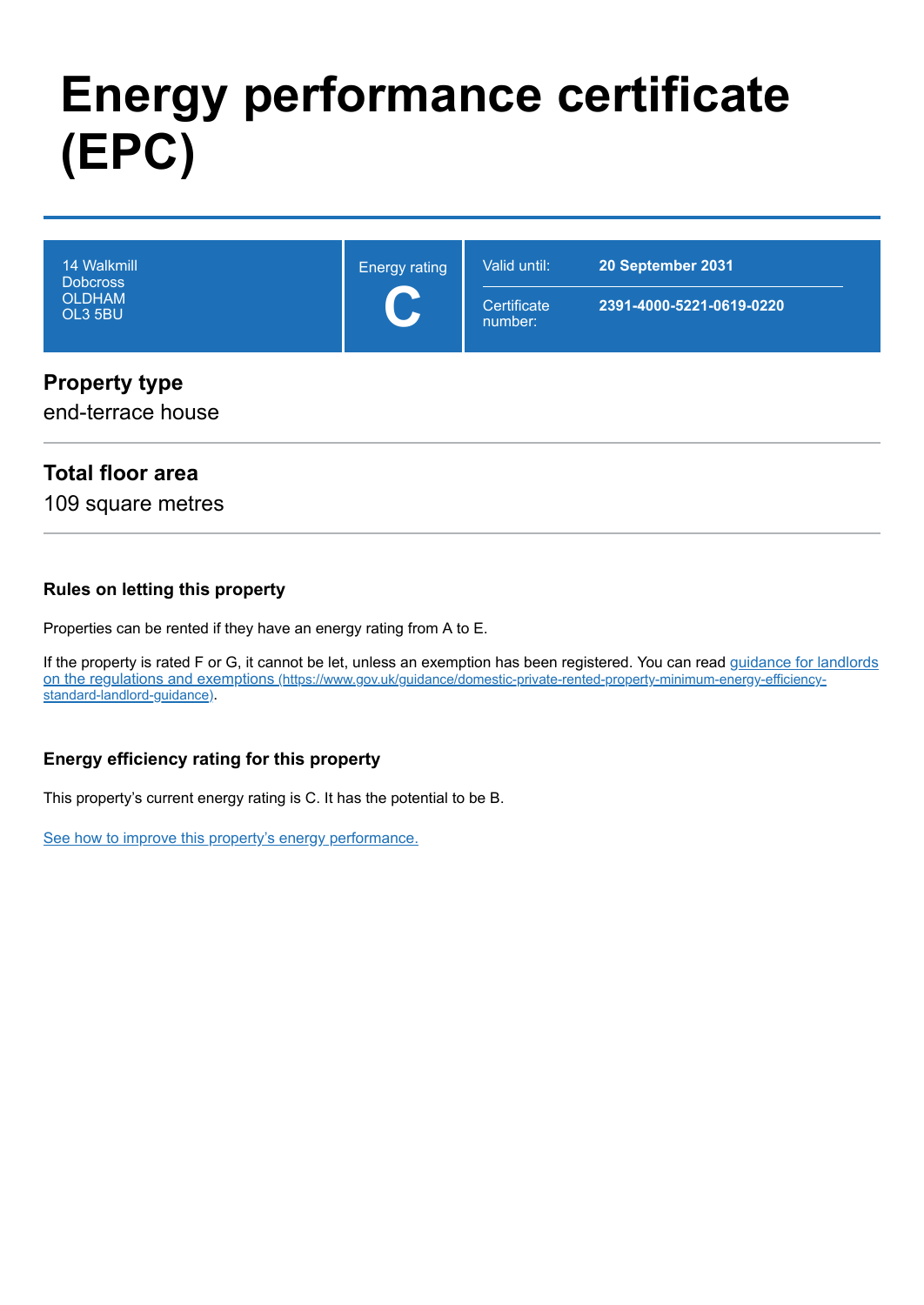| <b>Score</b> | <b>Energy rating</b> | <b>Current</b> | <b>Potential</b> |
|--------------|----------------------|----------------|------------------|
| $92 +$       |                      |                |                  |
| 81-91        | Β                    |                | 81<br>В          |
| 69-80        | $\mathbf C$          | $71$ $c$       |                  |
| 55-68        |                      |                |                  |
| 39-54        | Е                    |                |                  |
| $21 - 38$    | F                    |                |                  |
| $1 - 20$     | $\mathbf{G}$         |                |                  |

The graph shows this property's current and potential energy efficiency.

Properties are given a rating from A (most efficient) to G (least efficient).

Properties are also given a score. The higher the number the lower your fuel bills are likely to be.

For properties in England and Wales:

- the average energy rating is D
- the average energy score is 60

#### **Breakdown of property's energy performance**

This section shows the energy performance for features of this property. The assessment does not consider the condition of a feature and how well it is working.

Each feature is assessed as one of the following:

- very good (most efficient)
- good
- average
- poor
- very poor (least efficient)

When the description says "assumed", it means that the feature could not be inspected and an assumption has been made based on the property's age and type.

| Feature | <b>Description</b>                         | Rating  |
|---------|--------------------------------------------|---------|
| Wall    | Cavity wall, as built, insulated (assumed) | Good    |
|         |                                            |         |
| Roof    | Pitched, insulated (assumed)               | Average |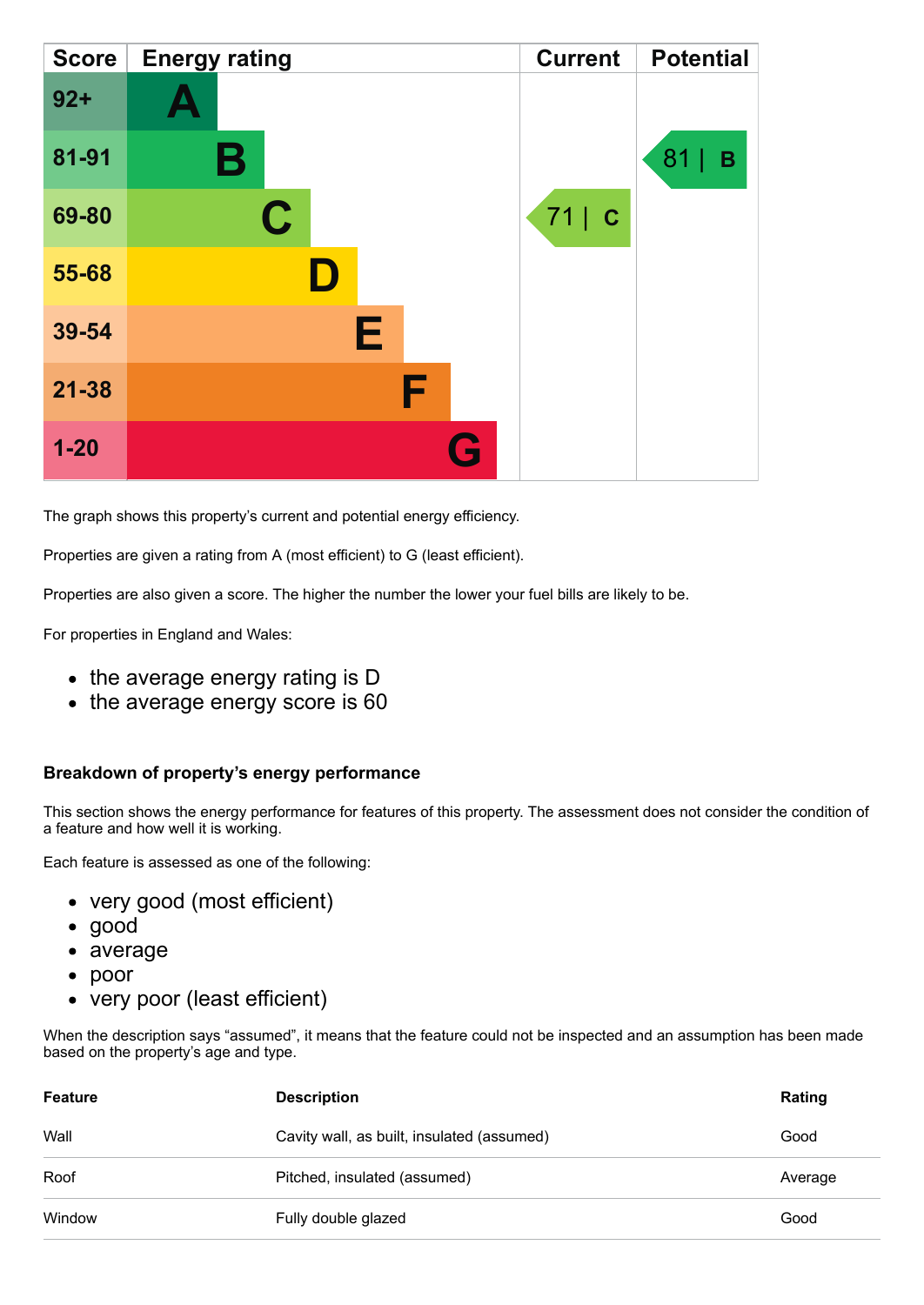| <b>Feature</b>       | <b>Description</b>                              | Rating    |
|----------------------|-------------------------------------------------|-----------|
| Main heating         | Boiler and radiators, mains gas                 | Good      |
| Main heating control | Programmer, room thermostat and TRVs            | Good      |
| Hot water            | From main system                                | Good      |
| Lighting             | Low energy lighting in all fixed outlets        | Very good |
| Floor                | Solid, limited insulation (assumed)             | N/A       |
| Floor                | To unheated space, limited insulation (assumed) | N/A       |
| Secondary heating    | None                                            | N/A       |

# **Primary energy use**

The primary energy use for this property per year is 238 kilowatt hours per square metre (kWh/m2).

What is primary energy use?

#### **Environmental impact of this property**

One of the biggest contributors to climate change is carbon dioxide (CO2). The energy used for heating, lighting and power in our homes produces over a quarter of the UK's CO2 emissions.

#### **An average household produces**

6 tonnes of CO2

#### **This property produces**

### **This property's potential production**

3.6 tonnes of CO2

4.6 tonnes of CO2

By making the [recommended changes,](#page-3-0) you could reduce this property's CO2 emissions by 1.0 tonnes per year. This will help to protect the environment.

Environmental impact ratings are based on assumptions about average occupancy and energy use. They may not reflect how energy is consumed by the people living at the property.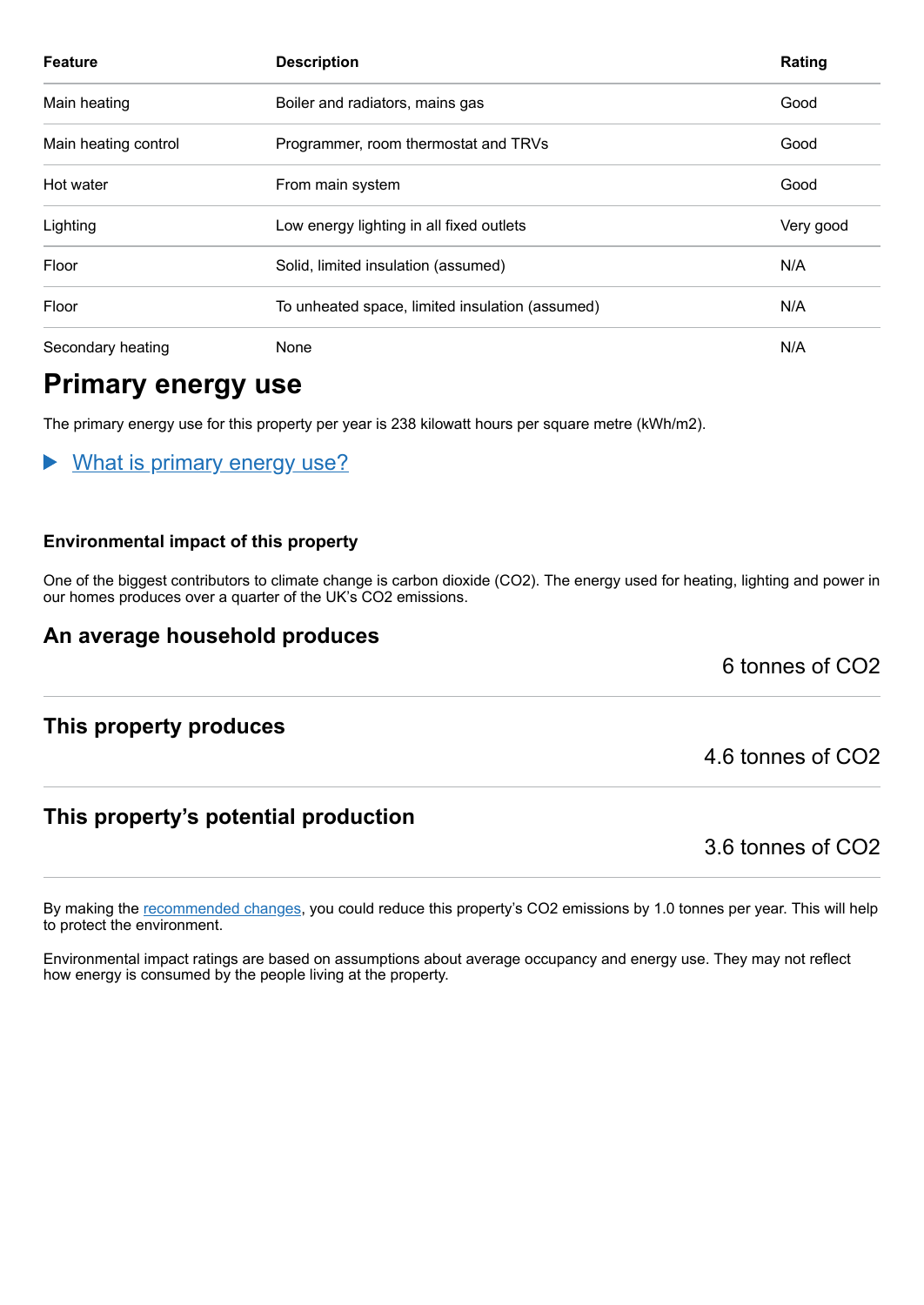#### <span id="page-3-0"></span>**How to improve this property's energy performance**

Making any of the recommended changes will improve this property's energy efficiency.

If you make all of the recommended changes, this will improve the property's energy rating and score from C (71) to B (81).

What is an energy rating?

# **Recommendation 1: Solar water heating**

Solar water heating

#### **Typical installation cost**

#### **Typical yearly saving**

**Potential rating after carrying out recommendation 1**

# **Recommendation 2: Solar photovoltaic panels, 2.5 kWp**

Solar photovoltaic panels

**Typical installation cost**

**Typical yearly saving**

#### **Potential rating after carrying out recommendations 1 and 2**

# **Paying for energy improvements**

[Find energy grants and ways to save energy in your home.](https://www.gov.uk/improve-energy-efficiency) (https://www.gov.uk/improve-energy-efficiency)

**Estimated energy use and potential savings**

**Estimated yearly energy cost for this property**

£303

81 | B

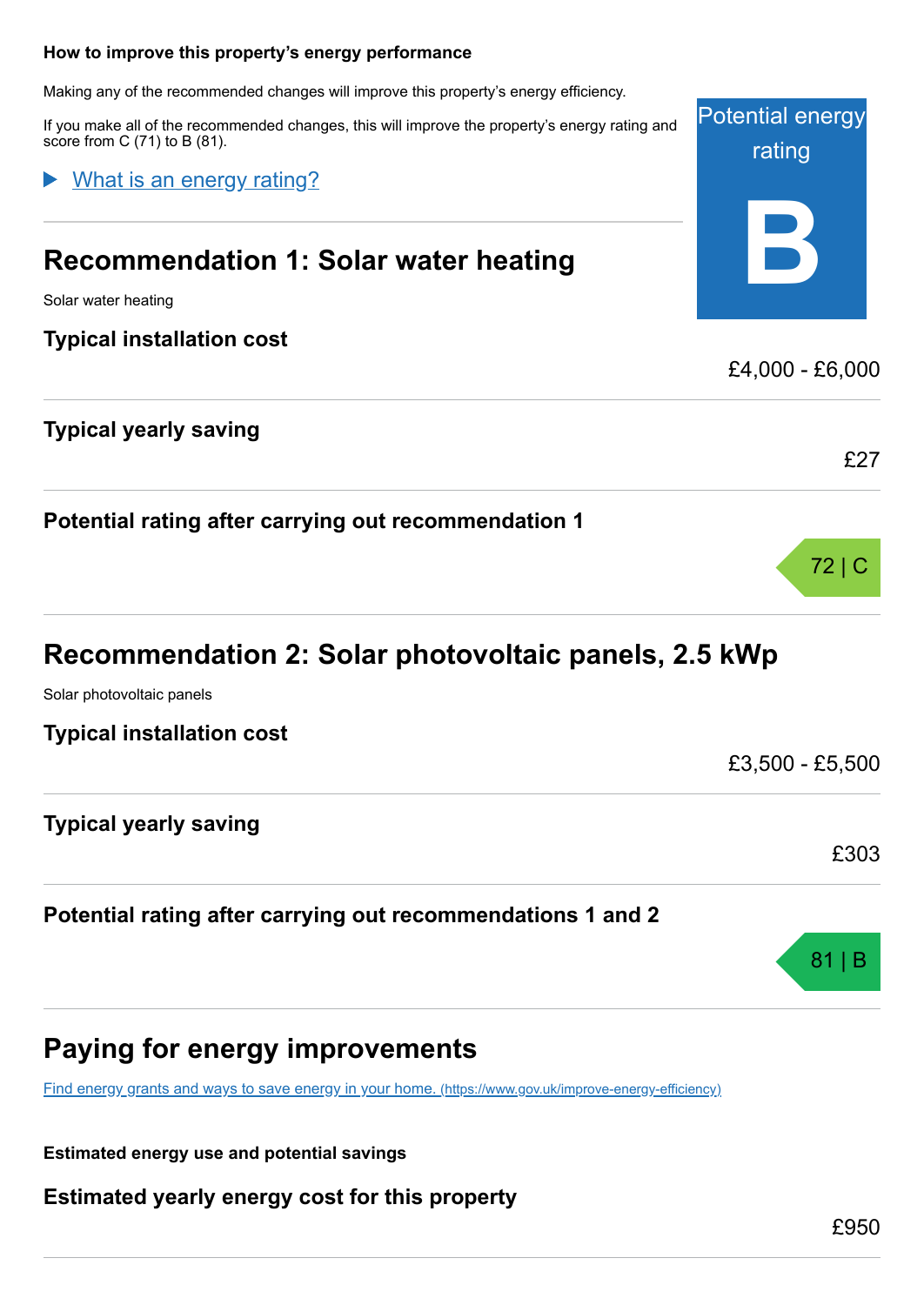The estimated cost shows how much the average household would spend in this property for heating, lighting and hot water. It is not based on how energy is used by the people living at the property.

The estimated saving is based on making all of the recommendations in [how to improve this property's energy performance.](#page-3-0)

For advice on how to reduce your energy bills visit Simple Energy Advice [\(https://www.simpleenergyadvice.org.uk/\)](https://www.simpleenergyadvice.org.uk/).

# **Heating use in this property**

Heating a property usually makes up the majority of energy costs.

### **Estimated energy used to heat this property**

## **Space heating**

15352 kWh per year

### **Water heating**

#### 2271 kWh per year

### **Potential energy savings by installing insulation**

The assessor did not find any opportunities to save energy by installing insulation in this property.

You might be able to receive Renewable Heat Incentive payments [\(https://www.gov.uk/domestic-renewable-heat-incentive\)](https://www.gov.uk/domestic-renewable-heat-incentive). This will help to reduce carbon emissions by replacing your existing heating system with one that generates renewable heat. The estimated energy required for space and water heating will form the basis of the payments.

#### **Contacting the assessor and accreditation scheme**

This EPC was created by a qualified energy assessor.

If you are unhappy about your property's energy assessment or certificate, you can complain to the assessor directly.

If you are still unhappy after contacting the assessor, you should contact the assessor's accreditation scheme.

Accreditation schemes are appointed by the government to ensure that assessors are qualified to carry out EPC assessments.

# **Assessor contact details**

#### **Assessor's name**

Mark Taylor

#### **Telephone**

01457 871845

#### **Email**

[mark.taylor@bridgesestateagent.co.uk](mailto:mark.taylor@bridgesestateagent.co.uk)